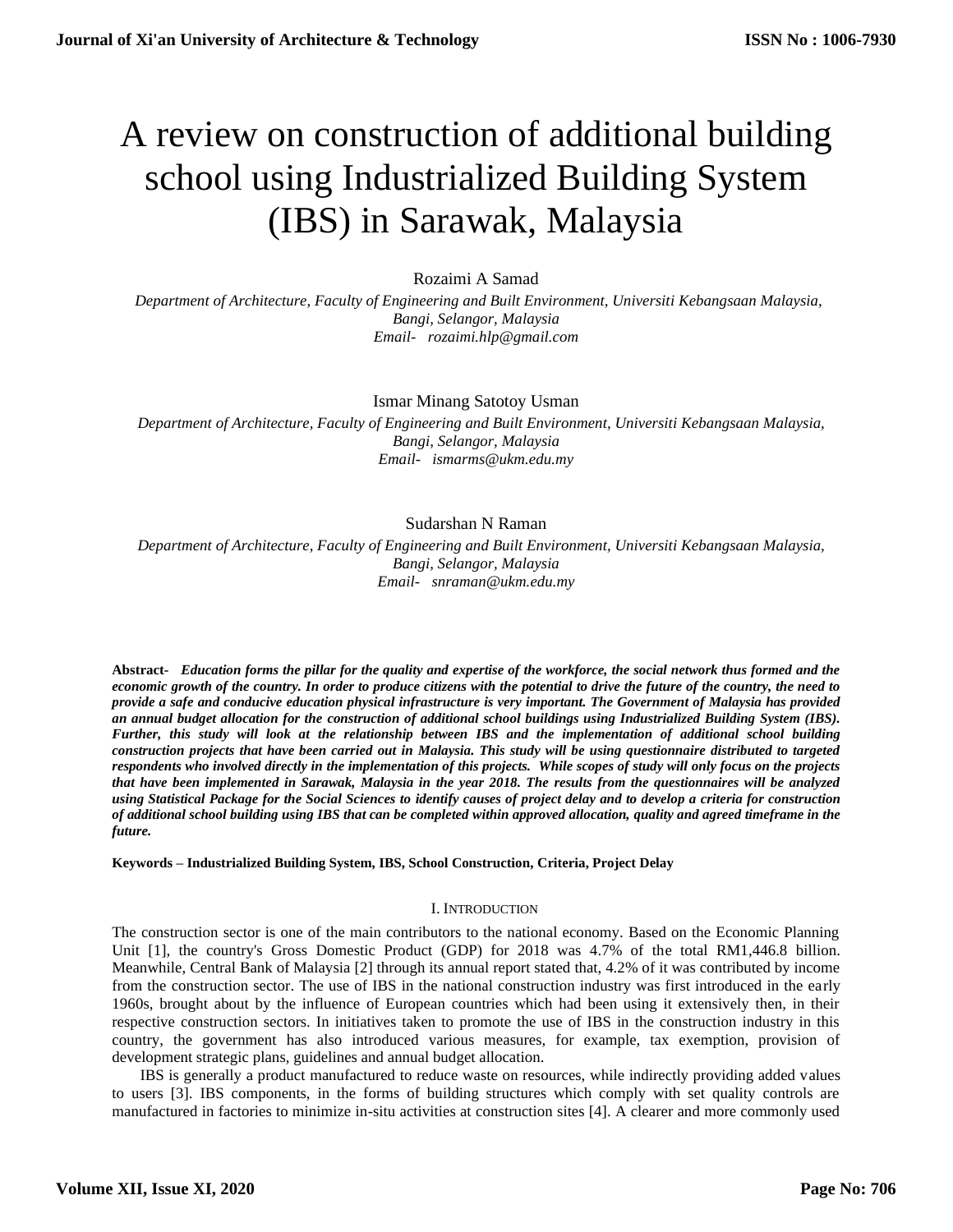definition of IBS in Malaysia is a construction technique, where components are manufactured in a controlled environment, either inside or outside the construction site, before they are delivered to the site and subsequently assembled to form the structure with minimal additional work [5]. The use of IBS in the construction industry in such countries as Japan, Argentina, Singapore, Thailand, the United Kingdom, Australia, Germany, the Netherlands, the U.S.A, Canada, Denmark, Sweden and Finland has grown rapidly due to various factors [6]. Among the advantages of using IBS method in the construction industry, compared to conventional methods, are as follows:

- a. Reduced project implementation costs: In general, there are three main aspects in evaluating the success of a project, namely, the overall cost spent, the quality of construction and the project completion period. The use of IBS is able to reduce the cost of project implementation as a whole [7]. With the IBS components being manufactured in factories, it enables the labour cost at the construction site to be reduced [8]. Factory-built IBS components can be mass-produced using the same mold, while the procurement of materials for the production of these components can also made in large volumes and on continuous basis.
- b. A short project completion period: The completion period for a project using IBS components is faster, compared to those where conventional methods are employed. This is because, the preliminary work on construction sites, for example, survey work, foundation work, site cleaning, earthworks and others can be carried out simultaneously, while IBS components are being produced in the factory. This enables the construction period to be shortened [9]. This shorter project completion period is achievable through a meticulous planning in both the preparation work outside the construction site, in terms of the production of IBS components and the site installation work which is smooth and simple [10].
- c. Improved level of hygiene and safety at the construction site: Hygiene and safety aspects also play a key role in determining the success of a construction project. Activities on construction sites carried out using conventional methods often result in haphazard layouts, dust, noise, air pollution, traffic congestion and others. This indirectly creates an unhealthy work environment and situation environment, not only to employees at the workplace, but also to the local community. The use of factory-made IBS components can minimize this situation [11]. Safety aspects in the pre-construction, construction and post-construction phases are enhanced with the use of IBS, with reduced construction activities at site, thus minimizing associated hazards [12].
- d. Reduced dependence on foreign workers: The influx of foreign workers is viewed as causing negative impacts on the country, including low quality workforce, delays, waste, social problems, diseases and others [9]. The government aimed to achieve a 100% use of IBS, and this is expected to reduce dependence on foreign workers up to 15% in the construction industry by 2010 [13]. This target is achievable, because the use of IBS can reduce 40-50% of manual labour compared to conventional methods, particularly, for work which requires machines such as the production of IBS components in factories [8].
- e. Use of quality components: Every construction process using IBS starts right from the material selection process for the manufacture of IBS components, until the installation of these IBS components at the construction site. Each of these processes must comply with the required standards and quality, while being monitored by various parties [14].

These factors have caused industry players to change their construction method from the conventional method to the IBS method. IBS is more than merely a construction method, it is a change agent for the ideas and thinking, the development of more reliable collaboration, the cooperation and trustworthiness among industry players in the country towards producing innovation, integrity, productivity and also effectiveness of the national construction industry [15].

The demand for the implementation of construction projects for additional school buildings is also increasingly on the rise, in line with such factors as increased population, the opening of new settlement areas and replacement of dilapidated school buildings currently still being used. Taking into account the factor of urgency as well as the advantages of using the IBS method in the construction sector, the Malaysian Government has provided an annual budget allocation to implement construction projects for additional school buildings nationwide using the IBS method. Through the 2017 Budget, a total of RM570 million was allocated to implement 120 additional school building construction projects [16] while RM1.25 billion was allocated to upgrade 2,000 dilapidated using the IBS method in 2018 [17]. In 2019, a total of RM100 million was allocated to implement the same program [18].

For the implementation of the project in 2018 in Sarawak, a total of nine contractors were directly appointed through the direct negotiation method, for the construction of 66 additional school buildings. Based on the contracts signed between the Government and the contractors, the agreed project completion periods were between one (1) to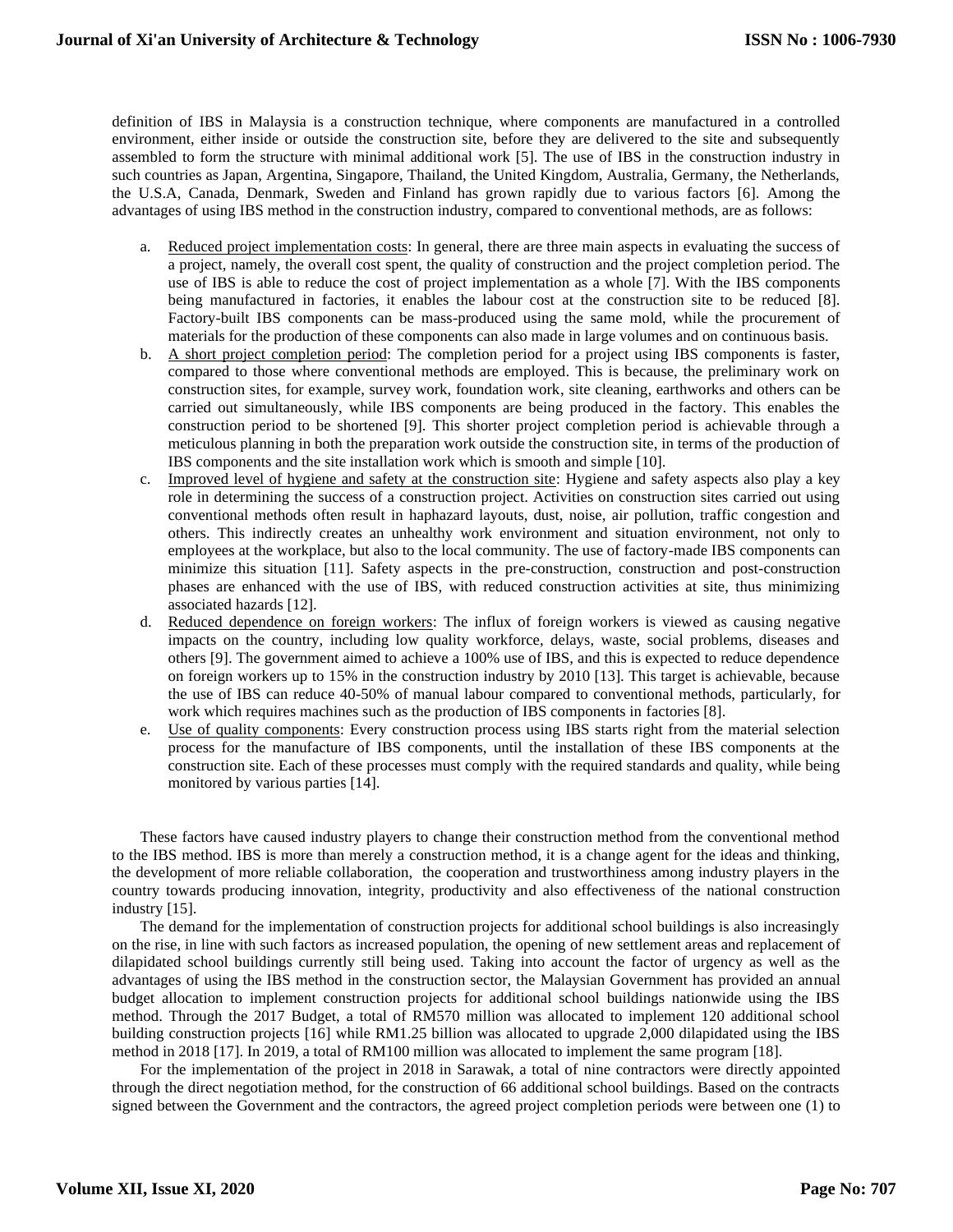five (5) months. The projects were awarded in packages, each package comprising between one (1) to twelve (12) projects. However, the Auditor General's Report Series 2 of 2018 stated that, as of 02 December 2018, 77.9% of these additional school buildings construction projects using IBS method were behind schedules. Accordingly, this study was conducted to identify the causes of the project completion delays and to develop criteria for on-time project completion.

#### II. METHODOLOGY

The study conducted was using a questionnaire. The questions in Part A was intended to get feedback and views of respondents regarding the causes which delayed the completion of the additional school buildings construction projects using IBS method, in 2018. A 5-Point Likert Scale was used for the questions in Part B to measure the level of agreement of the respondents on the factors which would enable the additional school buildings construction projects using IBS method to be completed within the stipulated period. The scope of this study involved the additional school buildings construction projects using IBS method implemented in 2018. The respondents were selected from among the parties directly involved in the implementation of the project, namely the project team in the Ministry of Education Malaysia, consultants and project contractors. A total of 143 respondents participated in the study by answering the given questionnaire. The results of the questionnaire were analyzed using SPSS to obtain the frequency, percentage, mean value and standard deviation value to meet the set objectives of the study.

#### III. RESULTS & DISCUSSION

#### **3.1 Causes of project completion delay.**

Ishikawa diagram is one of the methods of identifying factors, causes or effects which can be improved involving human resources, measurements, methods of implementation, materials, equipment or environment. It has been used in analyzing the causes of delays in the completion of physical construction projects implemented by PT Rekayasa Industri in Indonesia [19] as well as delays in the completion of construction projects in Oman [20]. Accordingly, the findings of the study from the feedbacks provided by the 143 respondents regarding the causes of delays in this project were categorized, based on the Ishikawa diagram.

| Category    | Frequency | Percentage (%) |
|-------------|-----------|----------------|
| Management  | 710       | 34.80          |
| Process     | 552       | 27.06          |
| People      | 383       | 15.69          |
| Material    | 248       | 12.16          |
| Equipment   | 133       | 6.52           |
| Environment | 77        | 3.77           |

Table -1 Causes of delay based on Ishikawa Diagram.

Management.

- a. Improper planning: The locations of the projects, with no land link roads available or located in remote area made the delivery of IBS components, building materials, machinery and equipment difficult.
- b. Financial problem: Poor financial management on the part of the contractors, besides delayed payments for work certified to be completed by the contractors caused problems to the project cash flow.
- c. Delayed site possession: Work on the construction site could not be started immediately due to the delay in handing over possession of the construction site to the contractor.
- d. Weak site management: Work planning carried out on the construction site should consider the number of workers, building materials, machinery and equipment required at any one time.
- e. Weak communication: The distance between the project sites and the project team headquarters was far away, rendering clear information and instructions not being able to be conveyed effectively.
- f. Unsuitable implementation method: A short project completion period and implementations of projects awarded in packages were not suitable to be implemented due to the much time required for the design process and the application for approval from local authorities.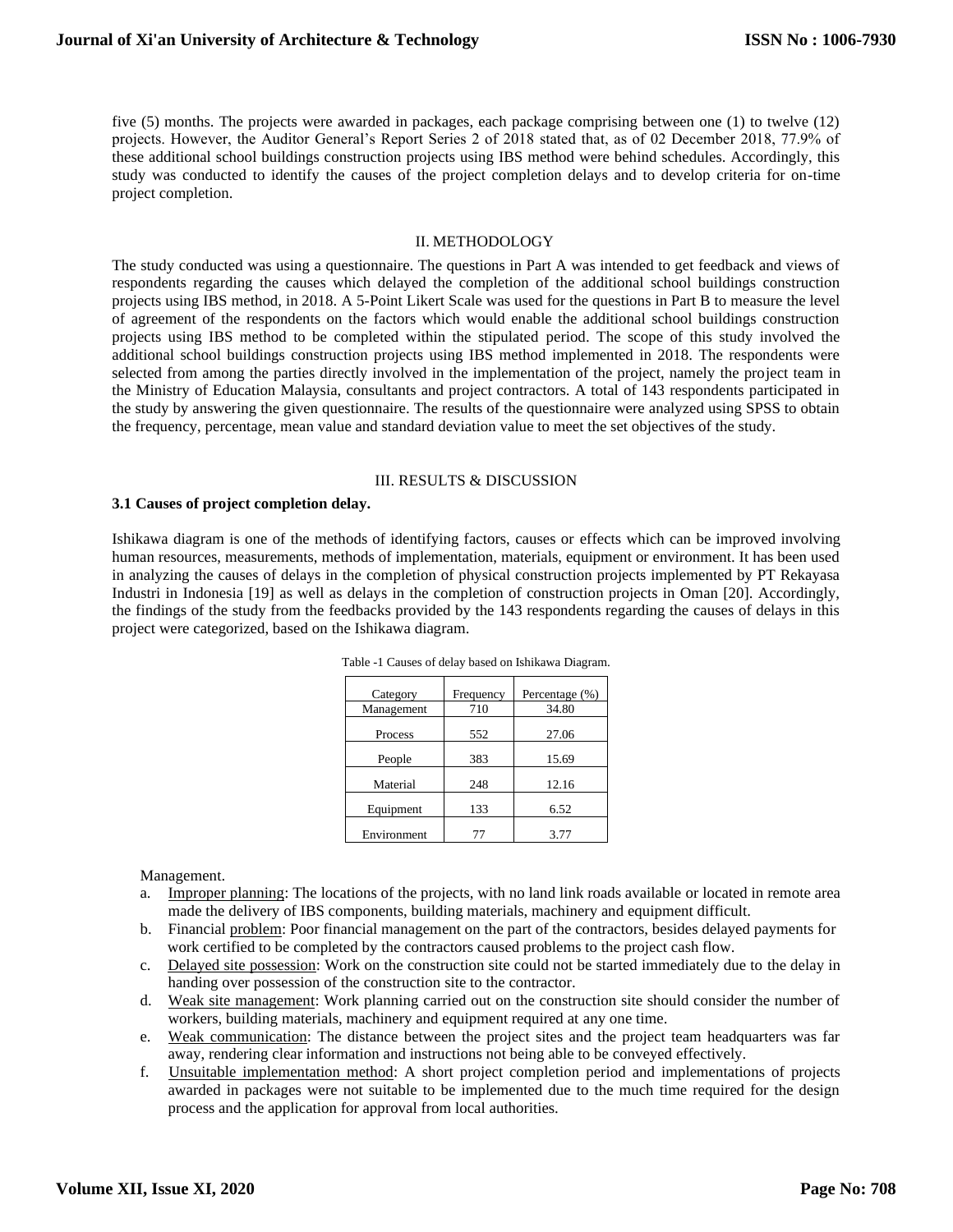g. Indecisive: The construction industry is a dynamic industry where various issues and problems may arise during the project implementation period, for example, floods, health of workers being affected, shortage of building materials and others which need immediate decisions to be made.

# Process.

- a. Land matters: The process of the project site land title transfer was not completed.
- b. Insufficient data for design purposes: The need for additional time to obtain data related to the project site such as land type, site boundary, existing electricity and water supply, potential natural disasters and others.
- c. Delayed Testing and Commissioning  $(T\&C)$ : Delay in implementing T&C by the project team and project consultants.
- d. Delayed utilities installation: The delay in providing and installation of the electricity and water supply by the service providers rendered the buildings not being able to be handed over to the users.
- e. Delayed design approval: The design process took much time due to design errors or design amendments.
- f. Delayed approval from local authorities / utilities providers: Approvals to carry out construction work were received late from local authorities or utilities providers.

## People.

- a. Quality of Work: Irregular construction or installation work caused a re-work on the affected structure or installation.
- b. Argument: Disputes with neighboring landowners or local residents caused construction work to be delayed.
- c. Insufficient manpower: Shortage of workforce, either from the project team or staff at the construction site.
- d. Lack of knowledge / experience: Lack of knowledge or experience among the workers, resulting in tasks to be performed repeatedly or delayed completion.

## Materials.

- a. Delayed delivery of materials: Difficulties in delivering building materials to the project site because there were no roads available leading to the sites or the projects site located in remote areas, thus requiring a longer delivery period.
- b. Insufficient storage area: The lack of storage space for building materials caused the delivery of building materials to be carried out in small quantities.

# Equipment.

- a. Unsuitable access road: There were no suitable access roads which could accommodate the weight of the machinery used and which would not cause jeopardize the safety of students and users of existing access roads, thus the construction of temporary access roads was required.
- b. Equipment breakdown: Factors related to height and weight of building materials, minimum labour and others caused the urgent needs for machinery and equipment. Machinery breakdown delayed the project completion.

## Environment.

Natural disasters were an unavoidable contingency factor. Flood caused the construction work to be delayed and the construction work had to be stopped until the flood level receded completely. Construction work completed before the flood needed to be re-examined to ensure that the quality of the construction work was not affected.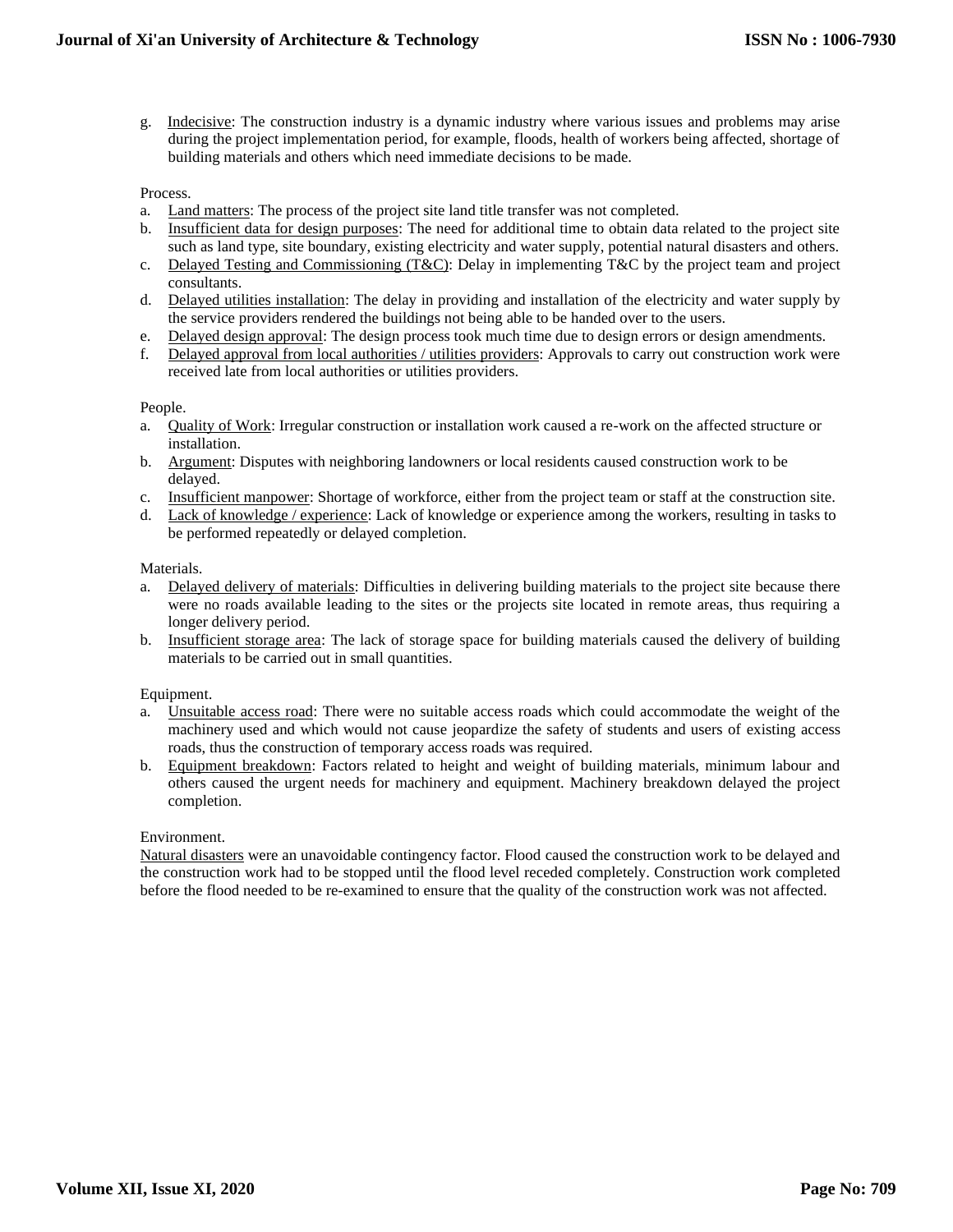

Figure 1 Causes of delay using Ishikawa diagram.

## 3.2 Project completion criteria

i. Table of mean score of inclination levels.

 To develop the criteria for the completion of the construction of additional school buildings project using the IBS method, a total of 38 questions were asked to the respondents. A 5 Point Likert Scale was used in the questionnaire;  $1 =$  strongly disagree,  $2 =$  disagree,  $3 =$  not sure,  $2 =$  agree,  $3 =$  strongly agree. The values of this Mean Score were categorized based on the Mean Score Tendency Level Table; low, medium and high as in Table 2

| <b>Mean Scores</b> | Interpretation |
|--------------------|----------------|
| $0.00 - 2.33$      | Low            |
| 2.34-3.66          | Average        |
| $3.67 - 5.00$      | High           |

## ii. Validity and Reliability Tests.

The validity and reliability of the instruments used while conducting the study is very important [21]. It is to ensure that the results of the study are unquestionable and reliable. The validity test was carried out by obtaining views from the parties directly involved with the implementation of physical development projects involving IBS, such as, contractors, consultants, local authorities, service providers and others. Subsequently, a draft of the questionnaire was distributed to several parties who were experts and knowledgeable in the implementation of this project to get their final comments on the validity of the content, for it to be able to be used in meeting the objectives of the study. Meanwhile, SPSS software was used to obtain the value of Cronbach's Alpha which measured the level of reliability of the study. The value of Cronbach's Alpha obtained for this study was 0.927 which indicated an excellent level of reliability.

iii. The results of the questionnaire related to the success factor of project implementation.

Completion of projects that comply with the intended quality of construction, within the allowable cost range and completed within the stipulated period is very important so that planning on the use of related facilities can achieve the target. The delay in the completion of the project is not only costly to the Government financially, but it also affects the opportunities for students and teachers to use safe, comfortable and conducive educational infrastructure facilities. The mean scores for all 38 questionnaires that were submitted by the respondents related to the project implementation success factor are as shown in Table-3.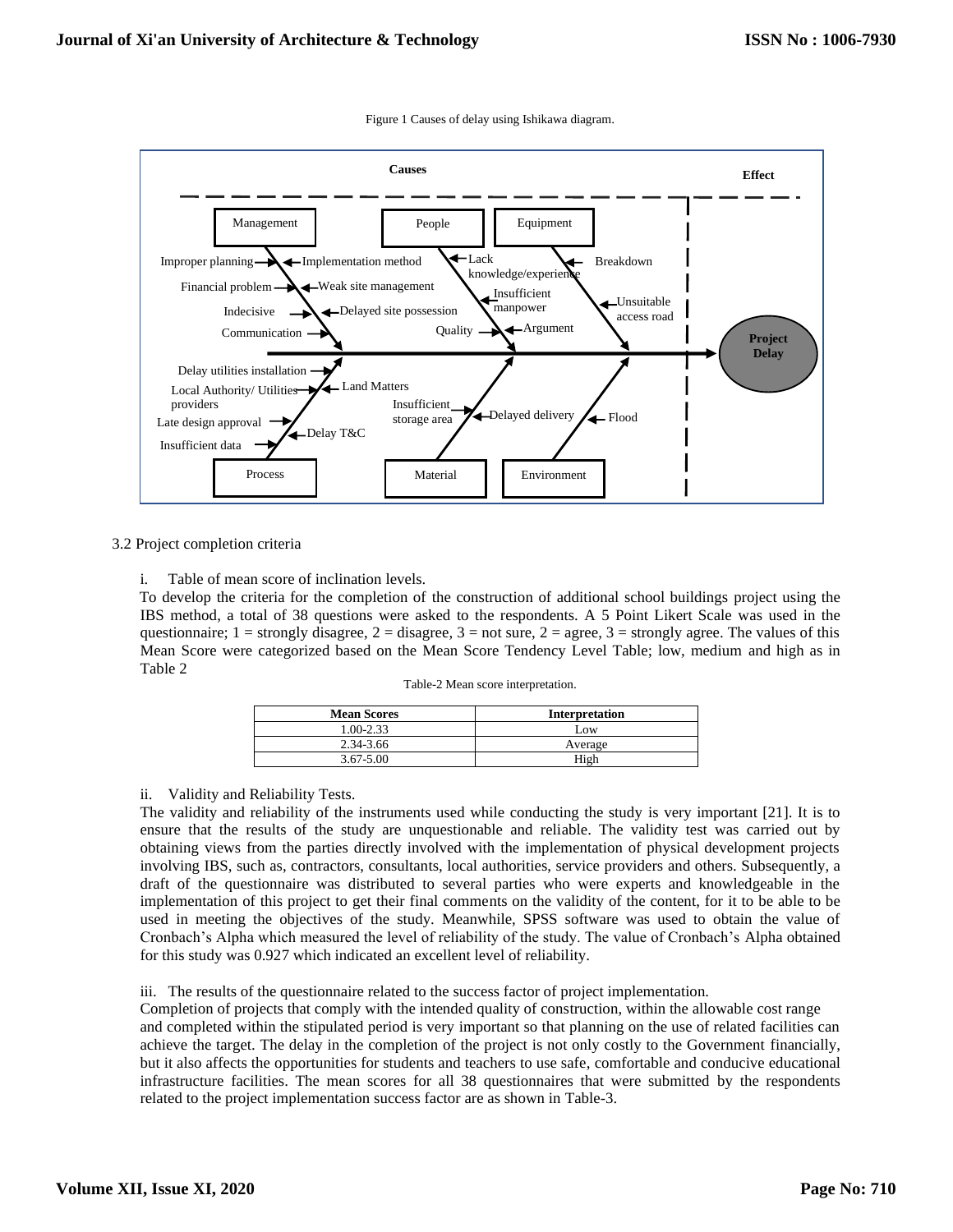#### Table-3 Mean score values.

| Statement                                                                                                                                                                                                                                                                      | Mean Score | Interpretation |
|--------------------------------------------------------------------------------------------------------------------------------------------------------------------------------------------------------------------------------------------------------------------------------|------------|----------------|
| Contractors appointed to implement a project must have strong financial resources without<br>expecting a loan from a Loan Institution / Bank.                                                                                                                                  | 4.25       | High           |
| Adequate and qualified number of construction site workers play an important role in the<br>completion of a project.                                                                                                                                                           | 4.47       | High           |
| Connection problems between components, irregular installation, low quality control and<br>others are caused by less skilled workers in IBS component assembly.                                                                                                                | 4.24       | High           |
| The quality aspect of construction is something that needs to be emphasized by all parties in<br>completing a project.                                                                                                                                                         | 4.54       | High           |
| Contractors appointed to implement a project must have experience in implementing such a<br>project, whether based on contract costs, technology used, locality and others.                                                                                                    | 4.43       | High           |
| Construction site management / work planning on the part of the contractor must be organized,<br>detailed and dynamic so that the project can be completed within the stipulated period and the<br>problems at the construction site can be addressed quickly and effectively. | 4.45       | High           |
| Unsatisfactory quality of construction will be detrimental to various parties taking into account<br>the additional costs and time required for repair work.                                                                                                                   | 4.41       | High           |
| Disputes between contractors and subcontractors / suppliers should be resolved immediately so<br>that it does not interfere with project completion planning.                                                                                                                  | 3.38       | Average        |
| Amendments to the Uniform Building By-Law (UBBL) must be implemented so that the IBS<br>industry can grow as planned by the Government.                                                                                                                                        | 4.20       | High           |
| The conditions for Planning Permission (KM) approval for each local authority are different,<br>depending on the UBBL standard applicable.                                                                                                                                     | 4.17       | High           |
| Each local authority has its own UBBL standard in approving development applications.                                                                                                                                                                                          | 4.15       | High           |
| The period of approval by the local authority from the receipt of a complete application until<br>the letter of approval is issued must be reasonable.                                                                                                                         | 4.35       | High           |
| The period of approval by the service provider from the receipt of a complete application until<br>the letter of approval is issued must be reasonable.                                                                                                                        | 4.32       | High           |
| The installation of water / electricity supply by the service provider from the date the<br>application is made must be reasonable.                                                                                                                                            | 4.36       | High           |
| Delays in the delivery of building materials including IBS components will delay project<br>completion.                                                                                                                                                                        | 4.42       | High           |
| The selected IBS supplier must have its operations or its manufacturing plant located in the<br>project region to reduce transportation costs and delivery time of IBS components.                                                                                             | 4.32       | High           |
| Payment to the companies/contractors for the work that has been verified be completed must be<br>made within a reasonable period of time, so that the smooth completion of the project is not<br>affected.                                                                     | 4.49       | High           |
| Team spirit and cooperation play an important role in ensuring that the projects implemented<br>can be completed within the stipulated period.                                                                                                                                 | 4.50       | High           |
| There are many IBS-related courses implemented by the Government or stakeholders.                                                                                                                                                                                              | 4.08       | High           |
| Attendance in construction-related courses, especially those about exposure to the IBS<br>industry, can help employees to better understand the technical requirements and needs of<br>project implementation.                                                                 | 4.37       | High           |
| The project completion period based on the contract signed must be appropriate and<br>reasonable.                                                                                                                                                                              | 4.52       | High           |
| Project implementation planning should consider views of all stakeholders to avoid confusion<br>and misunderstanding after the project is implemented.                                                                                                                         | 4.41       | High           |
| Users feel comfortable and safe after the completed buildings.                                                                                                                                                                                                                 | 4.37       | High           |
| Regular meetings must be held and attended by all parties involved in the implementation of<br>the project, so that project information and progress can be jointly monitored.                                                                                                 | 4.43       | High           |
| Action and direction / decision requirements during the construction period must be<br>implemented immediately so that the construction process at the construction site is not<br>delaved.                                                                                    | 4.49       | High           |
| Support from top management in terms of required resources, including manpower and finance<br>is very important for project completion.                                                                                                                                        | 4.47       | High           |
| Weaknesses in communication between teams will cause failures for information to be<br>conveyed accurately and effectively.                                                                                                                                                    | 4.41       | High           |
| Delays in finalizing the design will cause a delayed commencement of the construction work at<br>the construction site.                                                                                                                                                        | 4.29       | High           |
| All parties, including the users should be involved in the project design process so that their<br>views can be considered.                                                                                                                                                    | 4.29       | High           |
| A change of design once the construction process begins will delay the completion of the<br>project.                                                                                                                                                                           | 4.48       | High           |
| Construction methods using IBS are not suitable to be implemented in rural / remote areas<br>which do not have good link roads.                                                                                                                                                | 3.93       | High           |
| The status of project site ownership must be ascertained and resolved before the application for<br>the project implementation is made.                                                                                                                                        | 4.39       | High           |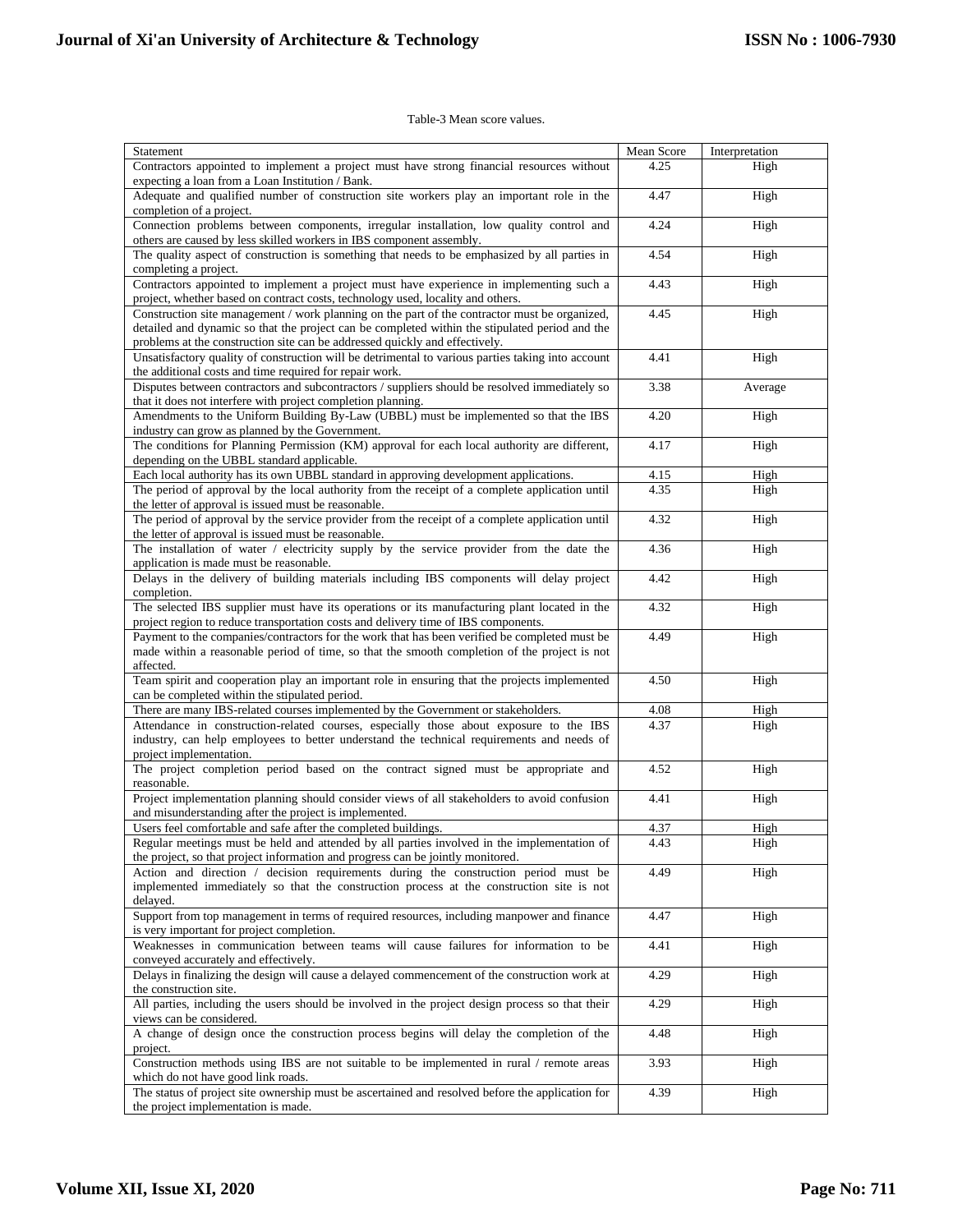| <b>Statement</b>                                                                                    | Mean Score | Interpretation |
|-----------------------------------------------------------------------------------------------------|------------|----------------|
| The need to ensure that there are no constraints at construction site related to the storage of IBS | 4.24       | High           |
| components and construction machinery is important in the implementation of the project.            |            |                |
| The selected project sites should be avoided from disaster areas such as floods, landslides,        | 4.31       | High           |
| blockades from local people and others.                                                             |            |                |
| The selected project site should be accessible by roads to cater for the transportation project     | 4.36       | High           |
| building materials and machineries to be used during construction.                                  |            |                |
| Delays in handing over the project site to the contractor will result in delays in the              | 4.48       | High           |
| commencement of the construction work.                                                              |            |                |
| The unavailability of a Survey Plan complicates the project design process.                         | 4.29       | High           |
| The project design of the should be appropriate to suit location and needs of the users.            | 4.48       | High           |

iv. Criteria for the completion of additional school building construction projects using the IBS method. The main goal of the implementation of this project is to provide comfortable and safe educational facilities to the target group. However, delays in project completion will be detrimental to various parties whether in terms of cost, finance or opportunity. Based on the analysis that has been implemented on the findings of the study, the following are the criteria for the completion of an additional school building construction projects using the IBS method.

- a. Payment for work certified completed on site to be made within a reasonable period of time: The need to ensure that the project cash flow is not disrupted is very important to have a timely project completion, especially in physical infrastructure projects. This is to ensure that payments to suppliers, employee salaries and other costs are not affected. SPSS analysis based on the respondents' feedback also showed that, the mean score for questions related to this matter has a high category tendency level of 4.49 points.
- b. Project site owned by the Federal Lands Commissioner: The matter of obtaining approval from the local authority and utilities provider will be difficult if the site does not belong to the Federal Lands Commissioner due to the conditions set in accordance with the Local Authority Act. This will cause delays in commencing work at the construction site and, in turn, will cause delays in the project completion. The mean score for questions related to this matter has a high category inclination level of 4.39 points.
- c. Selection of project sites which have good land link roads: The need to ensure that the project site is connected with good land link roads is very important because it will facilitate the delivery of building materials, equipment and machinery that will be used while carrying out construction work. The availability of link road is an important factor for the success of a project that uses the IBS method because the IBS components produced in the factory need to be moved to the construction site [22]. The delivery period by road is also shorter than that by river, and this will indirectly help speed up the completion of the project. The mean score for the statement 'The selected project site should be connected to suitable roads to cater for the transportation needs of project building materials and machinery / equipment to be used during construction' is 4.36, while the statement 'Construction methods using IBS are not suitable to be implemented in rural /remote areas which do not have good link roads' have a mean score of 3.93. The mean scores for both of these statements have a high category tendency level.
- d. Selection of project sites which are safe from natural disasters: Natural disasters such as landslides, tides, rains, floods and others are events that occur beyond human control. However, previous natural disaster data should be taken into account in determining the location of project implementation. The mean score for the questionnaire statement, 'Selected project sites should be avoided from disaster-prone areas such as floods, landslides, resistance from locals and others' is also categorized as having a high category level of 4.31.
- e. Handing over of the construction site to the contractor is to be carried out within the stipulated period: The calculation of the contract period is from the date of handing over of the construction site to the contractor until the date of completion of the project stated in the signed work contract. Delays in the handing over of construction sites will interfere with the planning done and, in turn, can cause a delay in the project completion. The importance of handing over the construction site within the stipulated period is also accentuated by the findings of the analysis using the Likert scale where the mean score obtained shows that it has a high level of inclination of 4.48 points.
- f. Appointment of experienced contractors with a strong financial background**:** The selection of contractors who are experienced, qualified and have a strong financial background is very important to ensure that the planned project can be completed within the agreed period, achieve the required quality and do not exceed the approved cost. The mean score for the statement 'Contractors appointed for a project must have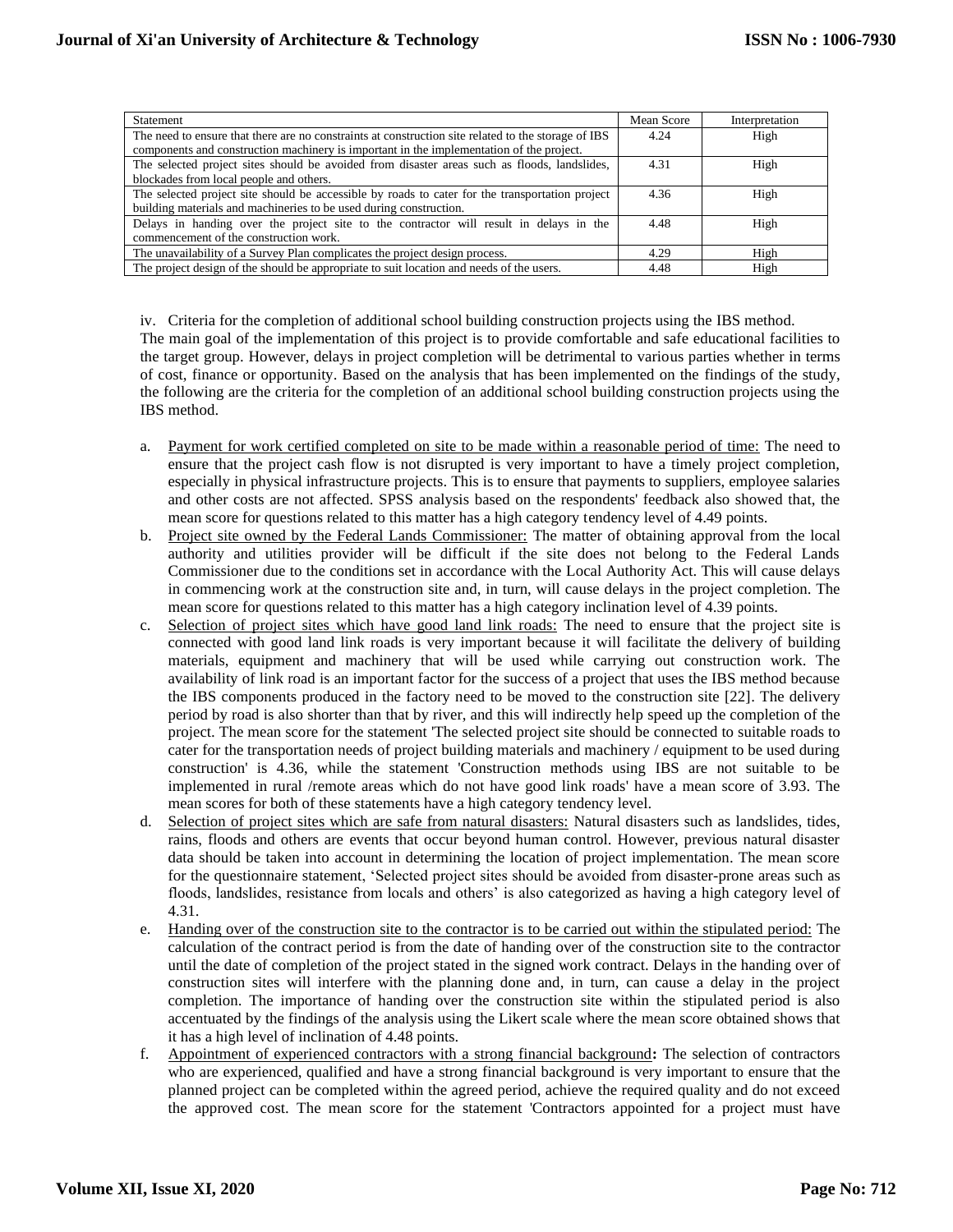experience in implementing similar projects, whether based on contract cost, technology used, locality and others.' is 4.43 points while the mean score for the statement 'Contractor appointed for a project must have strong financial resources without relying on loans from the Loan Institution / Bank' is 4.25 points. Both of these statements are categorized as having high tendencies.

- g. Selection of appropriate project implementation method: The project completion period should be appropriate taking into account the design preparation requirements as well as matters involving local authority and utilities provider. The number of projects available in one package should also be reduced to a more reasonable amount. The mean score for the statement 'Project completion period based on the contract signed must be appropriate and reasonable' has a high level of inclination of 4.52 points. This value is the second highest of the mean score recorded, based on the survey questions.
- h. Involvement of all parties in planning project implementation: Various views, especially from officials at the state and district levels are very important in implementing project implementation planning because these will give a clearer picture to the project team regarding the identified location, actual needs, communication path as well as advantages and constraints found in project sites. The mean score for the statement 'Project implementation planning should take into account the views of all stakeholders to avoid confusion and misunderstanding after the project is implemented' as well as 'Team spirit and cooperation play an important role in ensuring the project implemented can be completed within a set period' have high tendency levels of 4.41 and 4.50, respectively.
- i. Project monitoring is carried out regularly and consistently: The aspect of project monitoring whether through meetings, discussions or visits to the construction site is very important in ensuring the progress of the work that has been carried out on the construction site is based on the agreed work schedule. Regular meetings must be held so that information and project progress can be monitored jointly by all parties involved [23]. Mean score for statement 'Regular meetings must be implemented and attended by all parties involved with project implementation so that project information and progress can be monitored jointly' has a high level of inclination of 4.43.
- j. Creating a simple and effective communication medium: One of the main reasons for the low performance of construction projects is due to communication barriers [24]. Project implementation using the IBS method involves complex processes and requires the involvement of various parties at various levels. It starts from the design process, manufacturing of IBS components in factories, transportation, construction on the construction site, monitoring the progress of the project until the completion of the project. Accordingly, all information must be conveyed quickly and accurately so that it does not cause a delay in the completion of the project. The use of applications such as smartphones, email and virtual platforms allows information to be conveyed quickly and easily. The importance of effective communication is also evidenced by the high inclination mean score of 4.41 for the statement 'Weaknesses in communication between teams will cause information to fail to be conveyed accurately and effectively'.
- k. Design suitability: The design preparation needs to be tailored to the project location, the type of road link to the project site, the IBS system to be used as well as the potential natural disasters that can occur at the project location. Data that can assist in the design process such as the latest site plan, the position of the existing building on the construction site, the source of water and electricity supply and other data should be provided before implementing the design process. A number of statements regarding the design process were given to the respondents to assess the extent of the importance of these criteria in meeting the project implementation objectives. All statements of the questionnaire regarding these criteria have mean scores categorized as highly inclined, as shown in Table 4.

| <b>Statement</b>                                                                                                              | Mean Score | Interpretation |
|-------------------------------------------------------------------------------------------------------------------------------|------------|----------------|
| A change of design once the construction process begins will delay the completion of the project.                             | 4.48       | High           |
| All parties, including the users, should be involved in the project design process, so that their<br>views can be considered. | 4.29       | High           |
| The unavailability of a Survey Plan complicates the project design process.                                                   | 4.29       | High           |
| The project design should be appropriate to suit the location and needs of the users.                                         | 4.48       | High           |

l. Expediting instructions and decisions related to project implementation: The construction industry is a dynamic industry and is constantly evolving, well in tandem with the passage of time. The need to take quick and accurate actions is very important to ensure that whatever has been the planned will be translated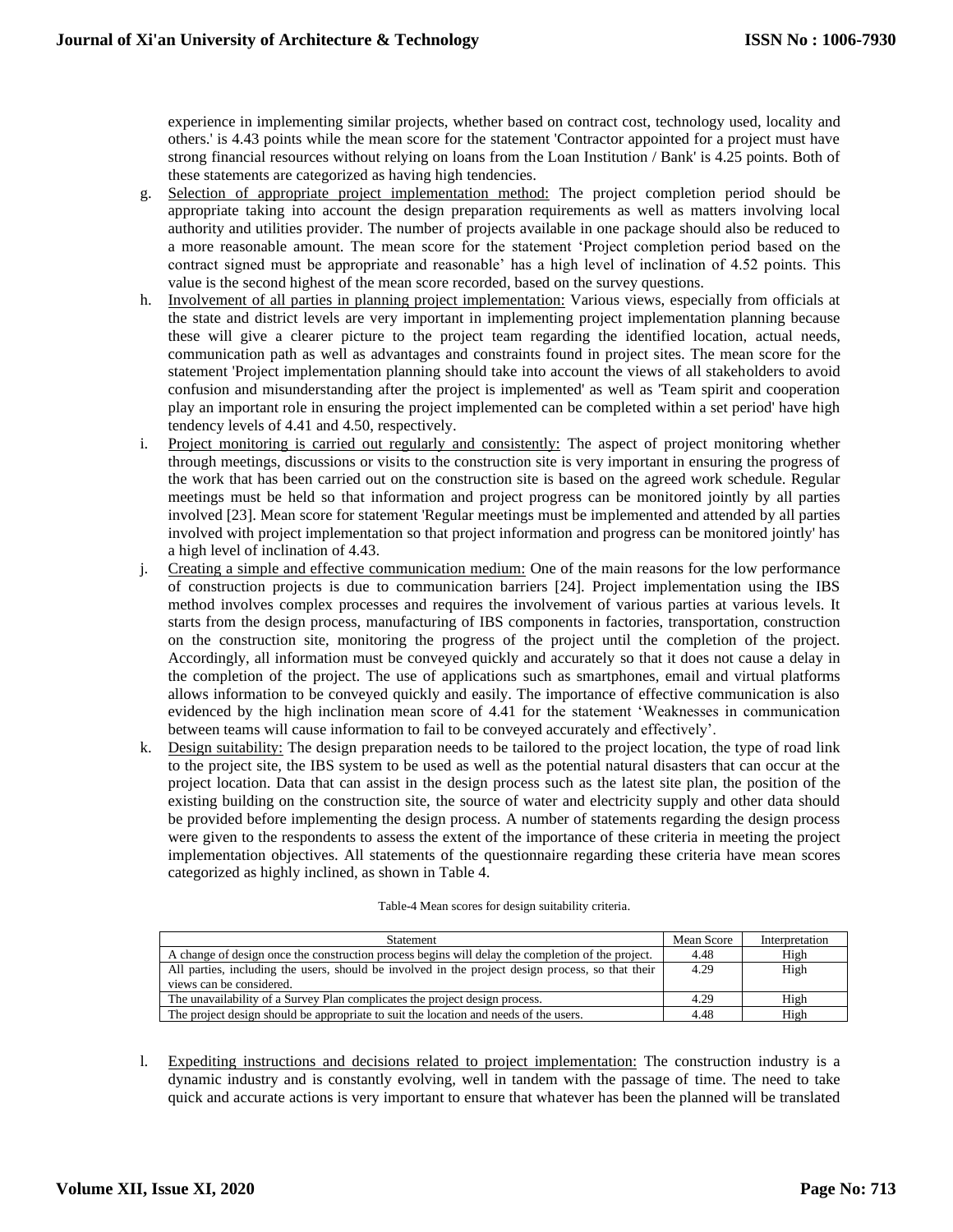into actions as intended. Therefore, instructions and decisions on matters related to the project progress should be made timely, accurately and reasonably. The respondents admitted that delays in decision making will interfere with the smooth implementation of the project. The mean score for the statement 'Actions and direction / decision requirements during the construction period must be taken immediately so as not to delay the site construction process' is 4.49 while the mean score for the statement 'Delay in finalizing the design will cause construction work at the construction site to start late' is 4.29. Both of these statements have high tendency mean scores.

m. Quality compliance based on industry standards: Construction quality is one of the identified elements in determining a successful completion of a physical development project. Emphasis on quality must always be given in all stages of project implementation, whether in the pre-construction, construction and postconstruction phases. The latest technical specifications and compliance with industry standards should be applied to ensure that the completed buildings are safe, in compliance to the set quality standards. Contractors and consultants involved in the project should also be encouraged to obtain a recognized quality management certification, such as ISO 9000. Respondents' feedback on the questionnaire statements related to the quality of construction were found to be positive. The construction quality was viewed as a very important by the respondents in their evaluation of a successful implementation of a physical development project. Construction quality criteria also obtained the highest mean score, compared to all the questions asked to the respondents. Table 5 shows the mean score for the statements that have been submitted to the respondents regarding these criteria. Buildings built without neglecting the quality in construction will result in reduced maintenance costs to the Government in the long run.

| <b>Statement</b>                                                                              | Mean Score | Interpretation |
|-----------------------------------------------------------------------------------------------|------------|----------------|
| Consumers feel comfortable and safe using the completed buildings.                            | 4.37       | High           |
| Problems related to connections between components, poor installation, low quality control    | 4.24       | High           |
| and others are due to incompetency of workers in the installation of IBS components.          |            |                |
| The quality aspect of construction is something that needs to be emphasized by all parties in | 4.54       | High           |
| completing a project.                                                                         |            |                |
| Unsatisfactory quality of construction will be detrimental to various parties, taking into    | 4.41       | High           |
| account the additional costs and time required for repair work.                               |            |                |

n. Effective construction site management: Construction site management is one of the important elements in a building construction project. This relates to the management of manpower, machinery and equipment, control over cost, quality and time, health and safety, coordination of work, site organization and meetings at construction sites. An efficient construction site management system will result in positive impacts on productivity and the overall performance of the project. The mean scores for the statements related to the management of the construction site show a high and moderate level of inclination. This shows an efficient construction site management to be one of the factors for the success of school buildings construction projects using the IBS method. Table 6 shows the mean scores for the statements related to these criteria.

Table-6 Mean scores for site management efficiency criteria.

| <b>Statement</b>                                                                                    | Mean Score | Interpretation |
|-----------------------------------------------------------------------------------------------------|------------|----------------|
| Construction site management / work planning on the part of the contractor must be well             | 4.45       | High           |
| organized, detailed and dynamic, so that the project can be completed within the stipulated         |            |                |
| period and the problems at the construction site can be addressed quickly and effectively.          |            |                |
| The need to ensure that there are no constraints at construction site related to the storage of IBS | 4.24       | High           |
| components and construction machinery is important in the implementation of the project.            |            |                |
| The selected IBS supplier must have its operations or its manufacturing plant located in the        | 4.32       | High           |
| project region to reduce transportation costs and delivery time of IBS components.                  |            |                |
| Adequate number of construction site workers with required qualifications plays an important        | 4.47       | High           |
| role in the completion of a project.                                                                |            |                |
| Delays in the delivery of building materials, including IBS components will delay project           | 4.42       | High           |
| completion.                                                                                         |            |                |
| Any dispute between contractors and subcontractors /<br>suppliers should be resolved                | 3.38       | Average        |
| immediately so that it does not cause any interruption to the project completion planning.          |            |                |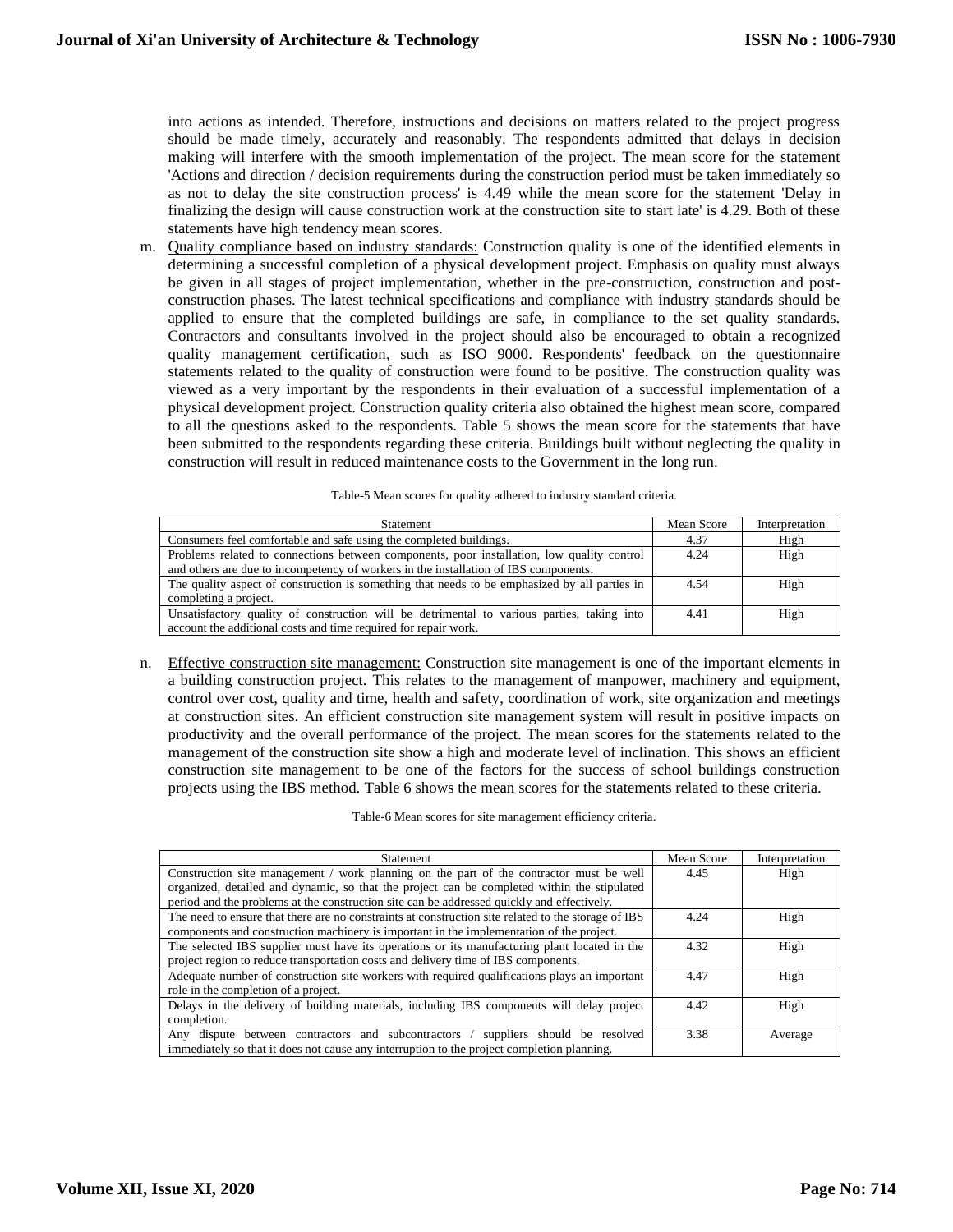o. Sustainable and continuous management and development of human resources: Sustainability and competency of human resources are very important for an organization to achieve its set targets. The top management of an organization must ensure that the workforce allocated to perform a task is sufficient. The lack of manpower, both on the part of the contractor or the project manager will increase the workload, while the desired output will not reach the set target. Sufficient workforce in carrying out assigned tasks will help to reduce stress on employees, thus boosting the productivity and performance of the project, as a whole. Competency development for the relevant employees must be done on a continuous basis, such as organizing courses related to the work carried out for the success of a project or sending them to training centres which offer related courses. The need to have the management and development of human resources on an ongoing basis was also agreed to by the respondents based on their feedback submitted through the survey form. The mean scores for all statements related to these criteria have a high level of inclination as shown in Table 7.

Table-7 Mean scores continuous improvement on human resource management and development criteria.

| <b>Statement</b>                                                                           | Mean Score | Interpretation |
|--------------------------------------------------------------------------------------------|------------|----------------|
| Support from top management in terms of required resources, including manpower and finance | 4.47       | High           |
| is very important for project completion.                                                  |            |                |
| There are many IBS-related courses conducted by the Government or stakeholders.            | 4.08       | High           |
| Attendance in construction-related courses, especially those about exposure to the IBS     | 4.37       | High           |
| industry, can help employees to better understand the technical requirements and needs of  |            |                |
| project implementation.                                                                    |            |                |

p. Close cooperation by local authorities and service providers: Although the roles of local authorities and service providers are not tied to the contract signed between the Government and contractors, delays in their actions will delay the completion of the project. Local authorities and utilities providers should also be able to expedite the application for approval related to the acts under their supervision, for projects involving public interest, such as school building construction projects using IBS method. The actions by the service providers should also be tailored for immediate needs of electricity and water supply for the completed project. Close cooperation by local authorities and service providers is needed to ensure that such projects can be completed within the stipulated period. Feedbacks from the respondents for statements related to these criteria also show a high level of inclination as shown in Table 8.

Table-8 Mean scores close working cooperation with local authority and utilities provider criteria.

| Statement                                                                                       | Mean Score | Interpretation |
|-------------------------------------------------------------------------------------------------|------------|----------------|
| Amendments to the Uniform Building By-Law (UBBL) must be implemented so that the IBS            | 4.20       | High           |
| industry can grow as planned by the Government.                                                 |            |                |
| Each local authority has its own UBBL standard in approving development applications.           | 4.15       | High           |
| The conditions for Planning Permission approval for each local authority are different,         | 4.17       | High           |
| depending on the UBBL standard applicable.                                                      |            |                |
| The period of approval by the local authority from the receipt of a complete application until  | 4.35       | High           |
| the letter of approval is issued must be reasonable.                                            |            |                |
| The period of approval by the service provider from the receipt of a complete application until | 4.32       | High           |
| the letter of approval is issued must be reasonable.                                            |            |                |
| The installation of water / electricity supply by the service provider from the date the        | 4.36       | High           |
| application is made must be reasonable.                                                         |            |                |

## IV. CONCLUSION

The success in implementing a development project relies on various factors which are interrelated with each other. It begins right from the planning phase, including the settlement of site ownership, identification of link roads leading to the project site, suitability of project implementation methods based on terrain, potential natural disasters, implementation of work on the construction site, until the project hand over to users. The need for additional school buildings or replacement of dilapidated and unsafe buildings has always been given a priority by the Government and such projects will indirectly reduce the cost of maintaining school buildings in the long run. The feedbacks obtained from the respondents were analyzed using SPSS to find the relationships with the objectives of the study.